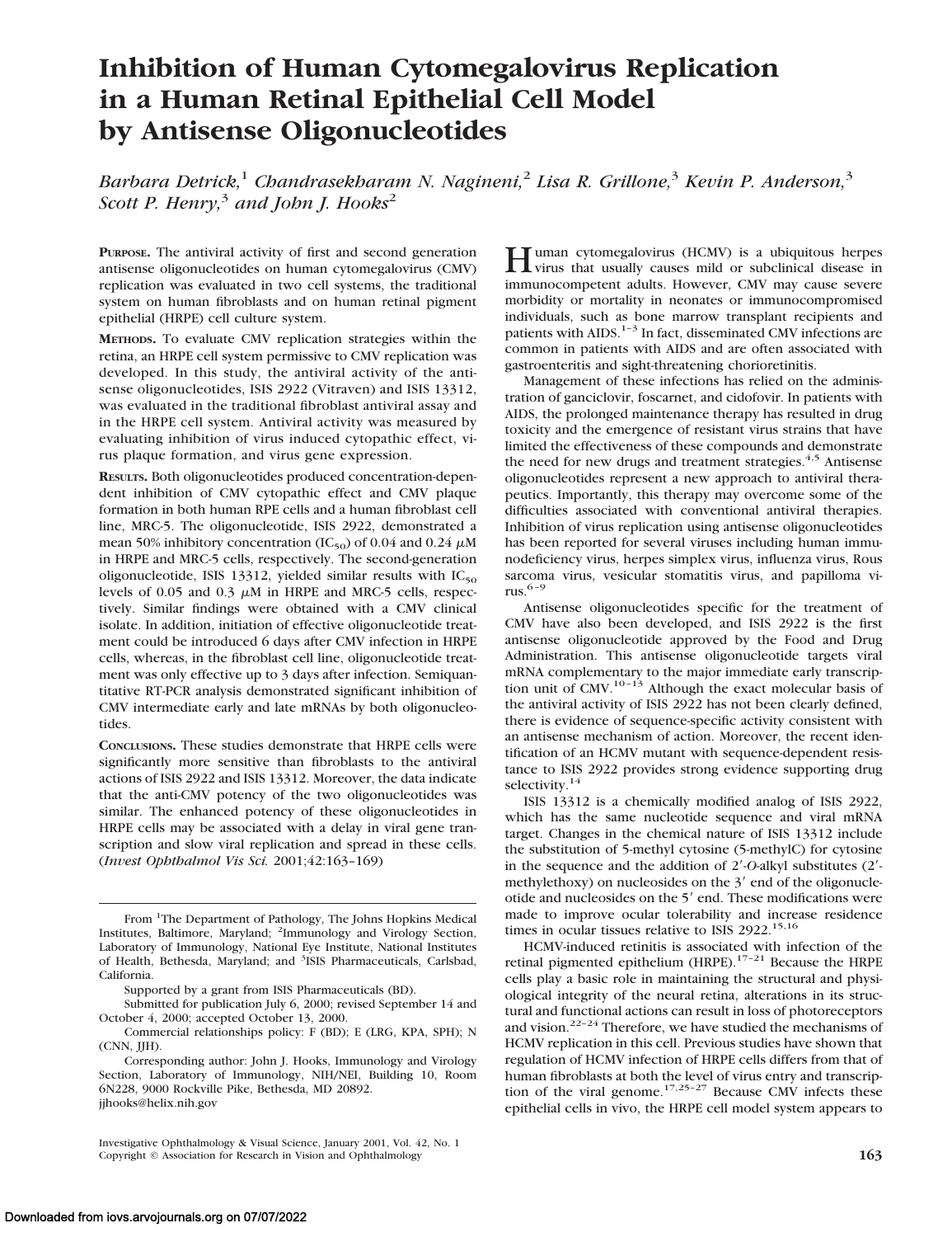The purpose of this study was first to evaluate the antiviral activity of ISIS 2922 in two cell systems, the traditional antiviral assay (human fibroblasts) and an HRPE cell culture system. This latter cell system is more relevant to the treatment of local infection in the eye. Moreover, this study also characterizes the antiviral activity of the second-generation oligonucleotide (ISIS 13312) using both human fibroblasts, MRC-5 cells, and HRPE cells.

# **MATERIALS AND METHODS**

## **Cell Cultures**

Human RPE cells were obtained and propagated as described previously.28 When subcultured cells reached confluency, they typically were hexagonal and formed monolayers with clear intercellular boundaries characteristic of epithelial cells. Two primary cell lines of human RPE (RPE-1 and RPE-3) between passages 5 and 10 were used in this study and in previous studies.<sup>17,28-31</sup> When these cell lines at different passage levels were tested for the presence of cytokeratin, 100% of the cells reacted positively with monoclonal antibodies (Mab) to cytokeratin. This reactivity supports the presence of epithelial cells. Immunoblotting analysis further confirmed the presence of cytokeratin and indicated that cytokeratin 18 (42 kDa) is the predominant form. At the time of first passage, HRPE cells reacted positively with Mab developed against HRPE.<sup>32</sup>

MRC-5 is a human fibroblast cell line obtained from American Type Culture Collection (CCL171; ATCC, Rockville, MD). All cells were maintained in minimum essential medium supplemented with antibiotic–antimycotic mixture (Gibco BRL, Grand Island, NY) and 2% to 5% fetal bovine serum.

#### **Oligonucleotides**

ISIS 2922 was synthesized and purified as previously described.<sup>12,13</sup> The sequence of ISIS 2922 is 5'-GCG TTT GCT CTT CTT CTT GCG-3', which corresponds to nucleotide coordinates 170,120 to 170,140 on the HCMV AD169 genome. ISIS 2922 is complementary to sequences present on major immediate early region (IE) mRNA encoding 55- and 86-kDa polypeptides. ISIS 3383 is a control antisense oligonucleotide used in this study. Reversed-phase HPLC-purified material was used in this study.

ISIS 13312, a modified phosphorothioate oligonucleotide, was synthesized and purified by reversed-phase HPLC before removal of trityl protecting groups, as previously described.<sup>12,13</sup> The sequence of ISIS 13312 is 5'-GCG TTT GCT CTT CTT CTT GCG-3', which is complementary to the immediate early region 2 (IE2) mRNA of human CMV. In addition to phosphorothioate linkages, this oligonucleotide contained 2'-methoxyethoxy substituents on the seven nucleotides on the 5'-end (residues 1-7) of the oligonucleotide and six nucleotides on the 3'-end (residues 15-20) of the oligonucleotide (underlined). ISIS 13312 also contains 5-methyl cytosine in place of cytosine throughout the sequence.

#### **Viruses**

Cytomegalovirus, AD169 strain, was used in this study. For some studies, a clinical isolate of HCMV was used. The virus was isolated from peripheral blood lymphocytes of a patient who underwent bone marrow transplantation at The George Washington University Medical Center. The virus was passaged twice in human fibroblasts. Virus stocks were prepared by propagation in MRC-5 cells. Infected cultures were harvested by freezing and thawing one time, followed by centrifugation for 20 minutes at 2000 rpm.

# **Virus Infectivity Assays**

Virus infectivity was assayed by two methods, observations of cytopathic effect (cpe) and plaque formation. In the cpe assays, triplicates of cells propagated in 96-well microplates were incubated with a 0.1 ml volume of serial 10-fold dilutions of the virus. After a 2-hour adsorption period at 37°C, inocula were removed, and cells washed, refed with media containing 2% to 5% heat-inactivated FBS, and incubated at 37°C. Infectivity was recorded as the induction of cpe by serial 10-fold dilutions of the virus, which was identified as tissue culture 50% infectious dose  $(TCID_{50})$ . In the plaque assays, triplicate samples of cells propagated in 24-well plates were incubated with a 0.5 ml volume of serial 10-fold dilutions of the virus. After a 2-hour adsorption period at 37°C, inocula was removed, and cells were washed with media, refed with 1.0 ml of media containing 0.75% methylcellulose and 2% FBS, and incubated at 37°C. Cultures were refed every 2 to 3 days with media. When plaques were seen, cells were harvested by removing the methylcellulose media. Cells were washed, fixed in alcohol, and stained with Giemsa stain. Infectivity was recorded as plaque forming units (pfu).

Stock virus pools were titrated on both HRPE and MRC-5 cells. Infectious viral titers on MRC-5 cells were approximately 2 logs higher than the infectious virus titers observed in HRPE cells. Therefore, to generate equivalent amounts of infectious virus in MRC-5 and HRPE cells, 100 times more virus was required in the inocula for the HRPE cells.

# **Virus Inhibition Assays**

The standard virus inhibition assays were performed in the following manner. In the virus cpe assay,  $100$  TCID<sub>50</sub> units of HCMV were used to infect cells propagated in 96-well plates. After a 2-hour adsorption period at 37°C, the inoculum was removed, and cells were washed and then refed with media or media containing various concentrations of oligonucleotides. Cpe was recorded on a daily basis. In a typical experiment, cpe was recorded on days 5 to 8 for MRC-5 cells and days 8 to 15 for HRPE cells. The  $IC_{50}$  concentration of the oligonucleotide was identified as that concentration that inhibited development of cpe by 50%.

In the plaque assay, approximately 100 pfu of HCMV were used to infect cells propagated in 24-well plates. The conditions were similar to those described above. In a typical experiment, pfu was recorded at day 8 for MRC-5 cells and day 16 for HRPE cells. The  $IC_{50}$  concentration of the oligonucleotide was identified as that concentration that inhibited 50% of the plaques.

# **RT-PCR Analysis of Viral RNA**

RNA was isolated according to the RNA STAT-60 protocol (Tel Test, Friendswood, TX). The final preparation was resuspended in DEPCtreated water and quantitated spectrophotometrically. Reverse transcription was carried out using an RT-PCR kit (Roche Molecular Sys, Inc, Branchburg, NJ) according to manufacturer's instructions. The mixtures were incubated at room temperature for 10 minutes and then placed in a thermocycler 9600 at the following conditions: 1 cycle: 42°C for 15 minutes, 99°C for 5 minutes, and 5°C for 5 minutes.

Amplification of cDNA was performed in the following manner. After an initial incubation at 95°C for 105 seconds, the reaction mixture was subjected to PCR cycles as follows: 95°C for 15 seconds and 60°C for 30 seconds. For each gene product, the optimum number of cycles was determined experimentally and was defined as that number of cycles that will achieve a detectable concentration well below saturating conditions. Primers used for HCMV IE 55/86 (IE2) were as follows: sense, 5'-GCA-CAC-CCA-ACG-TGC-AGA-CTC-GGC-3'; antisense: 5'-TGG-CTG-CCT-CGA-TGG-CCA-GGC-TC-3'. Primers used for HCMV pp65 were as follows: sense, 5'-CAC-CTG-TCA-CCG-CTG-CTA-TAT-TTG-C-3'; antisense, 5'-CAC-CAC-GCA-GCG-GCC-CTT-GAT-GTT-T-3'.<sup>33</sup> PCR amplification resulted in fragments of 659 bp for HCMV IE86 and 400 bp for HCMV pp65. To verify that equal amounts of RNA were added in each RT-PCR reaction, primers for "the housekeeping gene," actin, were used. The resulting products were probed as described below.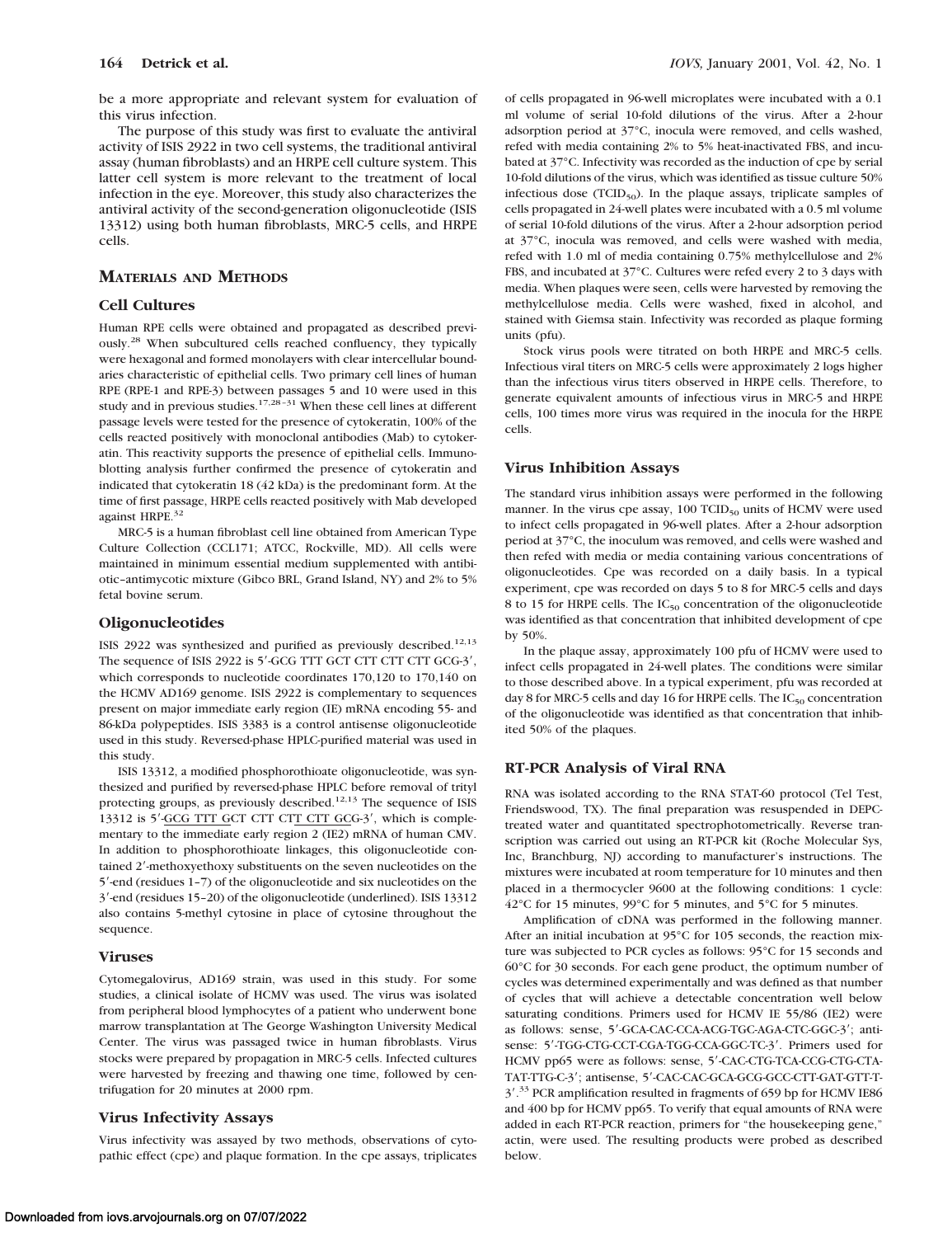

# **Detection of Amplified Product by Southern Blot Analysis**

Ten microliters of the PCR products were run on a 4% agarose gel at 80 V for 20 minutes. The gel was denatured by soaking two times for 15 minutes each in 1.5 M NaCl and 0.5 M NaOH, followed by neutralization in 1.5 M NaCl and 1 M Tris (two times for 15 minutes each). The DNA was transferred to a nylon membrane by capillary action overnight at room temperature. The DNA was UV cross-linked to the membrane using an UV Stratalinker 1800. Blots were prehybridized at 65°C for 2 hours in a hybridization solution consisting of  $5\times$  SSC, 1% w/v blocking agent, 0.1% sarcosyl, and 0.02% SDS. After 2 hours the hybridization solution was replaced with 10 ml of new hybridization solution plus probe (25 ng/ml) labeled with digoxigenin. The membranes were hybridized overnight at 65°C. After hybridization the membranes were washed twice (5 minutes each) in  $2 \times$  SSC, 0.1% SDS at room temperature, and then twice (15 minutes each) in  $0.5 \times$  SSC, 0.1% SDS at 65°C followed by detection using anti-digoxigenin antibodies, and CSPD (Boehringer Mannheim, Indianapolis, IN).

#### **RESULTS**

# **Cellular Uptake of Oligonucleotide**

Preliminary studies were performed to determine whether ISIS 2922 was capable of entering both HRPE and MRC-5 cells. Cells were propagated on 8-well chamber slides and incubated with  $5 \mu$ M concentrations of FITC-labeled ISIS 2922. After 2- and 24-hour incubation periods, cells were washed and evaluated under a fluorescence microscope. Approximately 80% and 100% of the cells evaluated at 2 and 24 hours, respectively, gave positive immunofluorescent staining. These studies indicated that ISIS 2922 was capable of entering both HRPE and MRC-5 cells (data not shown).

## **Inhibition of HCMV Replication by ISIS 2922**

The ability of ISIS 2922 to inhibit HCMV (AD169) replication in HRPE and MRC-5 cells was evaluated by two quantitative virus

assay systems: the inhibition of 50% of cpe induced by 100  $TCID_{50}$  units of HCMV and inhibition of 50% of the CMV plaques. HCMV was added to cells for a 2-hour adsorption period, inocula were removed, and cells were refed with media alone or media containing varying concentrations of the oligonucleotide. Cultures were then maintained for 7 to 21 days and evaluated for the development of cpe or pfu. An example of HCMV-induced cpe and the inhibition of this cpe by ISIS 2922 is shown in Figure 1. The concentrations of ISIS 2922 producing 50% reduction of virus relative to the control are shown in Table 1. The mean  $IC_{50}$  in MRC-5 cells was 0.3  $\mu$ M in the virus cpe assay and  $0.24 \mu$ M concentration in the virus plaque assay. However, the mean IC<sub>50</sub> in HRPE cells was 0.07  $\mu$ M in the inhibition of virus cpe assay and  $0.04 \mu$ M in the virus plaque assay. These data demonstrate that both assay systems generated similar values and that the concentration of ISIS 2922 required to inhibit virus replication in HRPE cells was significantly less than that required to inhibit virus replication in MRC-5 cells ( $P < 0.002$ ).

A typical dose response for the ISIS 2922–induced inhibition of HCMV in HRPE cells is shown in Figure 2A. Similar  $IC_{50}$ levels (0.025 and 0.03  $\mu$ M) for ISIS 2922 were observed in

**TABLE 1.** Comparison of  $ID_{50}$  for Oligonucleotide ISIS 2922 on CMV Replication in Fibroblasts (MRC-5) and HRPE Cells

| <b>Cell Type</b>  | $ID_{50}(\mu M)$ |                     |
|-------------------|------------------|---------------------|
|                   | <b>CPE Assay</b> | <b>Plaque Assay</b> |
| MRC-5 cells       |                  |                     |
| Range             | $0.25 - 0.5$     |                     |
| Mean              | $0.3*$           | $0.24*$             |
| <b>HRPE</b> cells |                  |                     |
| Range             | $0.05 - 0.1$     | $0.01 - 0.06$       |
| Mean              | $0.07*$          | $0.04*$             |

\*HRPE versus MRC-5:  $P < 0.002$ .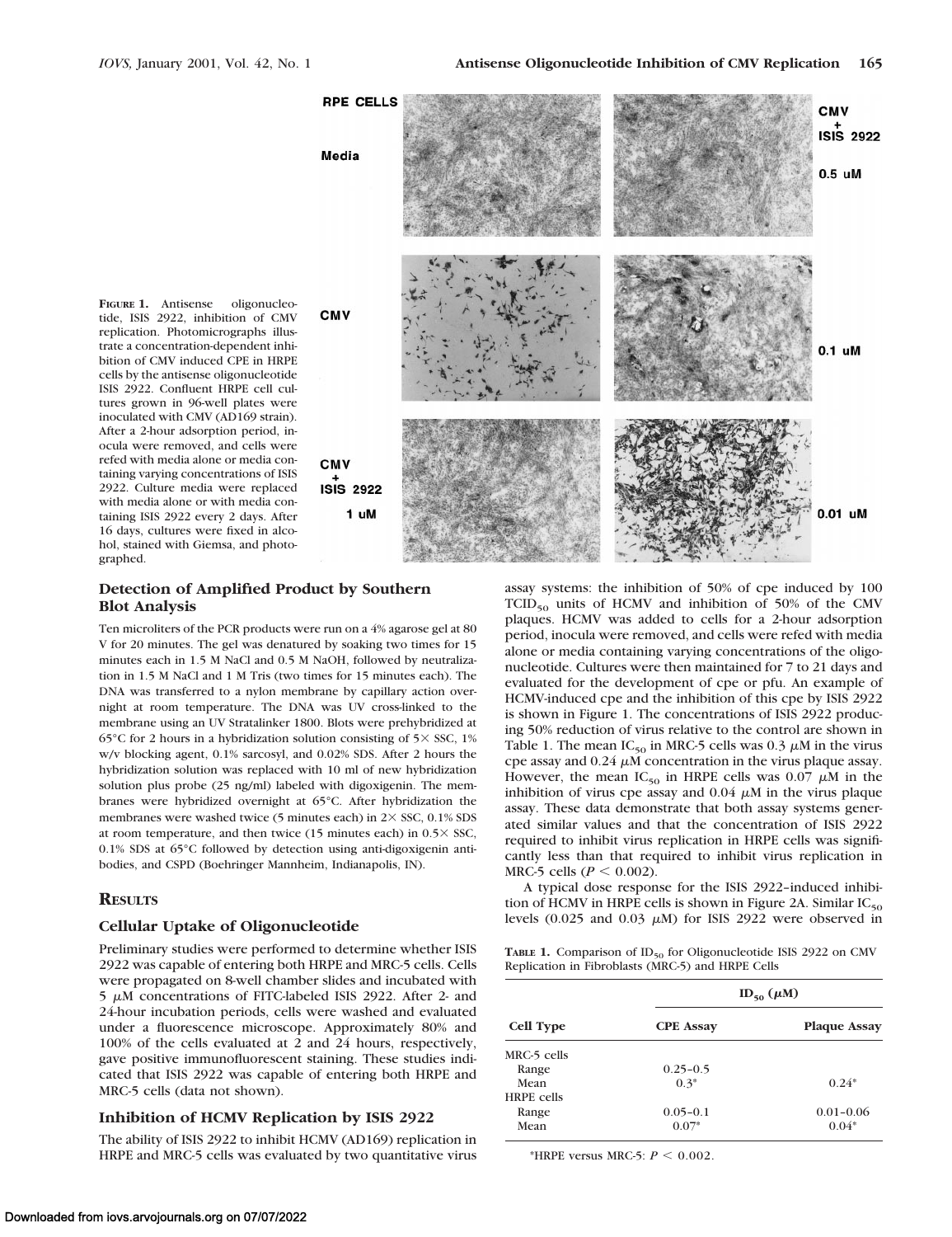

**FIGURE 2.** Inhibition of CMV plaque formation by antisense oligonucleotides. Confluent HRPE and MRC-5 cell cultures grown in 24-well plates were inoculated with approximately 100 pfu of CMV (AD169 strain). After a 2-hour adsorption period, inoculum were removed, and cells refed with methycellulose overlay media alone or overlay media with varying concentrations of oligonucleotide. (**A**) Inhibition of CMV plaque formation on MRC-5 cells and HRPE cells by ISIS 2922. RPE-1 and RPE-3 are two cell cultures derived from different donors. (**B**) Inhibition of CMV (AD169) plaque formation on HRPE cells by ISIS 2922 and ISIS 3383 (control oligonucleotide). (**C**) Inhibition of CMV (AD169) plaque formation on MRC-5 cells and HRPE cells by ISIS 13312. (**D**) Antiviral activity of ISIS 2922 and ISIS 13312 against CMV replication in HRPE cells. The data presented are the mean  $\pm$  SEM for six separate experiments.

HRPE cell cultures derived from different donors (identified as RPE-1 and RPE-3). An evaluation of cell morphology and cpe or pfu formation revealed that the oligonucleotide limited the number and size of the HCMV-induced plaques (data not shown). Moreover, an evaluation of cpe formation revealed that cpe was limited to smaller focal areas, suggesting that the oligonucleotide may have decreased the virus spread from cell to cell.

A control oligonucleotide, designated ISIS 3383, was also evaluated in this system. The percent HCMV plaque inhibition in HRPE cells treated with varying concentrations of ISIS 2922 or ISIS 3383 is shown in Figure 2B. In this experiment the  $IC_{50}$ for ISIS 2922 was  $0.01 \mu M$ . In contrast, the ISIS 3383 oligonucleotide did not alter CMV plaque formation at concentrations of 0.01, 0.025, or 0.1  $\mu$ M. The IC<sub>50</sub> concentration for ISIS 3383 was 0.55  $\mu$ M. In two separate experiments, ISIS 3383 at a concentration of 0.1  $\mu$ M had no effect on CMV replication, whereas ISIS 2922 at a 0.1  $\mu$ M concentration induced an 87% inhibition of CMV plaque formation. These data support our previous reports demonstrating that unrelated oligonucleotides, when used at concentrations of  $0.5 \mu M$  and above, can alter HCMV replication.<sup>11-13</sup> However, sequence-specific oligonucleotides are effective at significantly lower concentrations.

#### **Efficacy of ISIS 2922 under Varying Conditions**

2922

3383

 $10$ 

2922

13312

 $\mathbf{1}$ 

Preliminary studies showed that the IC50 for ISIS 2922 in HCMV-infected HRPE and MRC-5 cells was similar when the oligonucleotide was added 24 hours before virus or 2 hours after virus adsorption. Because HRPE cells could also be maintained in serum-free media, we were able to evaluate the effect of serum on the efficacy of ISIS 2922. The  $IC_{50}$  for ISIS 2922 in HCMV-infected HRPE cells was similar when the cells were maintained in 2% serum or in serum-free conditions (data not shown).

Studies were also performed to determine the length of time after infection that the initiation of oligonucleotide treatment was still effective in blocking HCMV replication. After a 2-hour adsorption period with  $100$  TCID<sub>50</sub> units of HCMV, cells were washed and incubated with media. HCMV-infected cells were initially exposed to ISIS 2922 (0.5, 0.1, or 0.05  $\mu$ M) at increasing intervals from 2 hours to 7 days after infection. The efficacy of ISIS 2922 under these conditions is presented in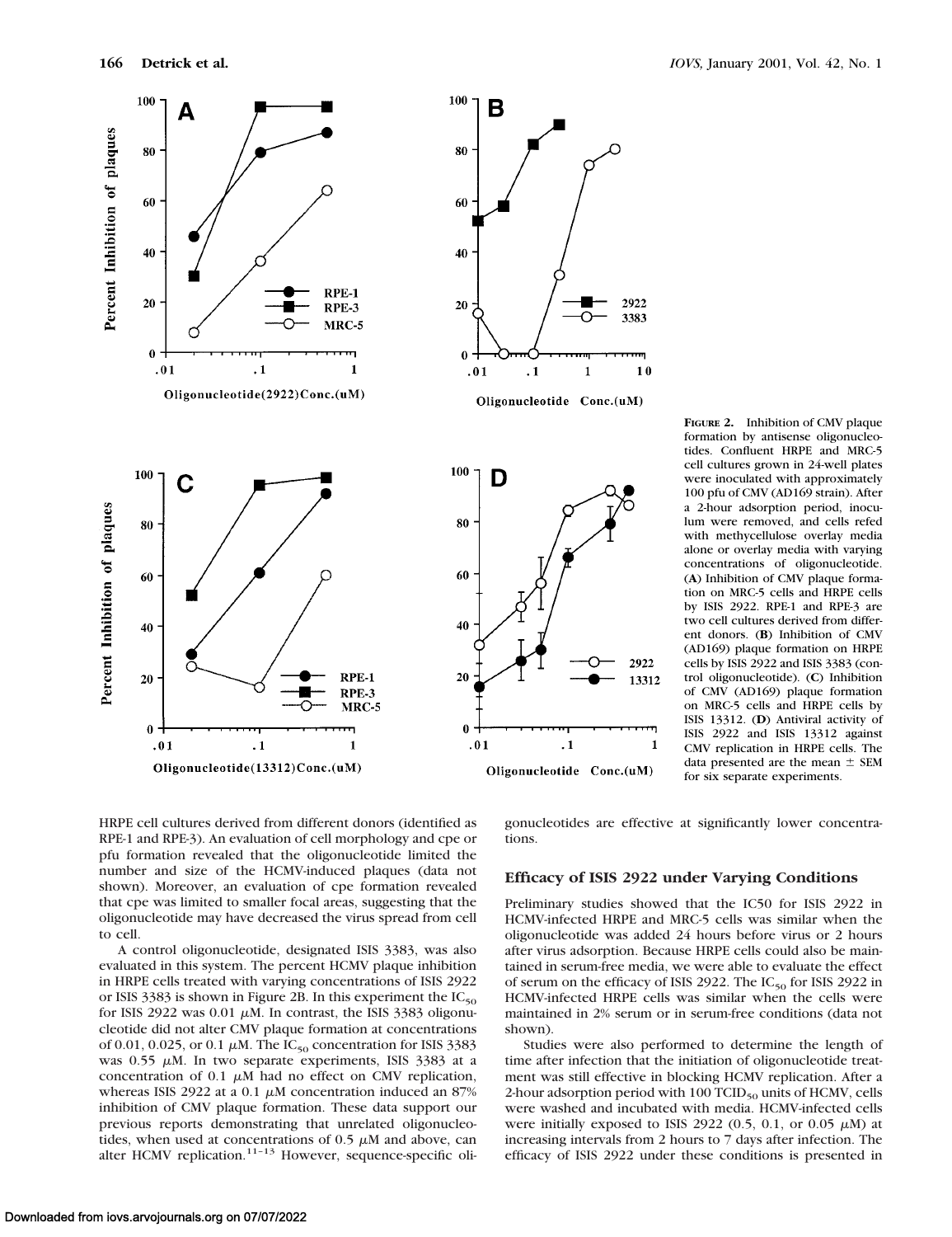**TABLE 2.** Potency of ISIS 2922 when Treatment Was Initiated at Varying Times after Infection

|                  | $IC_{50}$ Concentration<br>of ISIS 2922 $(\mu M)$ |                    |
|------------------|---------------------------------------------------|--------------------|
| Time of Addition | <b>HRPE Cells</b>                                 | <b>MRC-5 Cells</b> |
| 2 hours          | 0.05                                              | 0.5                |
| 24 hours         | 0 <sub>1</sub>                                    | 0.5                |
| 2 days           | 0 <sub>1</sub>                                    | 0.5                |
| 3 days           | 0.1                                               | 0.5                |
| 4 days           | 0 <sub>1</sub>                                    | None $(>0.5)$      |
| 5 days           | 0 <sub>1</sub>                                    | None               |
| 6 days           | 0.1                                               |                    |
| 7 days           | None $(>0.5)$                                     |                    |

Table 2. When ISIS 2922 was first added at 2 hours after infection of HRPE cells, the IC<sub>50</sub> was 0.05  $\mu$ M. When ISIS 2922 was first added at 1, 2, 3, 4, 5, or 6 days after infection, the  $IC_{50}$ was 0.1  $\mu$ M. However, when ISIS 2922 was first added at day 7 after infection, inhibition of virus cpe was not observed at concentrations as high as  $0.5 \mu$ M. In the MRC-5 cell system, the addition of ISIS 2922 at 2 hours, day 1, 2, or 3 resulted in virus inhibition with an IC<sub>50</sub> of 0.5  $\mu$ M. The addition of ISIS 2922 at day 4 or later did not result in the inhibition of virus-induced cpe. These data demonstrate that ISIS 2922 at a concentration of 0.1  $\mu$ M was effective in inhibiting HCMV cytopathology up to 6 days after infection of HRPE cells. In contrast, ISIS 2922 at a concentration of 0.5  $\mu$ M effectively inhibited virus replication when it was added to the MRC5 cells within 3 days of infection.

## **Second-Generation Oligonucleotide ISIS 13312**

Although phosphorothioate oligonucleotides are effective therapeutic antisense molecules, it is desirable to develop secondgeneration molecules with improved properties such as increased stability and decreased toxicity. ISIS 13312 is a methoxyethoxy-modified version of ISIS 2922 designed to provide longer residence time in the eye and improved tolerability. The ability of ISIS 13312 to inhibit HCMV (AD169) replication in HRPE and MRC-5 cells was initially evaluated by the inhibition of HCMV plaque formation. As is shown in Figure 2C, ISIS 13312 significantly inhibited HCMV plaque formation in a dosedependent manner in two different HRPE cell lines and in MRC-5 cells. The  $IC_{50}$  observed in both HRPE cell lines (0.02 and 0.06  $\mu$ M) was markedly lower than that observed in the MRC-5 cells  $(0.5 \mu M)$ .

A composite comparison of the two oligonucleotides (ISIS 2922 and ISIS 13312) on HRPE cells is shown in Figure 2D. The data presented are the mean of six separate experiments. Both oligonucleotides produced a concentration-dependent inhibition of CMV plaque formation. Mean  $IC_{50}$  values for ISIS 2922 and ISIS 13312 were  $0.04$  and  $0.07 \mu M$ , respectively. These data demonstrate similar potency against CMV by both oligonucleotides.

## **CMV Gene Expression in Oligonucleotide-Treated HRPE Cells**

To determine the effect of oligonucleotides on HCMV gene expression, the presence of mRNA encoding immediate early protein, IE-86, and mRNA encoding late protein, pp65, were analyzed by semiquantitative RT-PCR. Monolayers of HRPE were incubated with HCMV at an input multiplicity of 5. After a 2-hour adsorption period, cells were washed three times with media alone, refed with media alone or media containing 0.5  $\mu$ M concentration of ISIS 2922 or ISIS 13312. Total RNA was

extracted from HCMV-infected and uninfected cells at 6 days after infection. Southern blot analysis of RNA extracted from these cultures is shown in Figure 3. Density of the bands was analyzed with the NIH image analysis program, and the percentage of inhibition of CMV gene expression in treated samples was compared with CMV gene expression in untreated HRPE cells. HCMV IE-86 mRNA expression was inhibited by 37% with ISIS 2922 and by 64% with ISIS 13312. CMV pp65 mRNA expression was inhibited by 77% with ISIS 2922 and by 85% with ISIS 13312.

# **Effect of ISIS 2922 and 13312 on an HCMV Clinical Isolate**

The ability of ISIS 2922 and ISIS 13312 to inhibit the replication of an HCMV clinical isolate was evaluated. The  $IC_{50}$  for oligonucleotide inhibition of a CMV clinical isolate in a single experiment is shown in Figure 4. The  $IC_{50}$  for ISIS 2922 was 0.35  $\mu$ M in MRC-5 cells and 0.08  $\mu$ M in HRPE cells, and the IC<sub>50</sub> for ISIS 13312 was 0.32  $\mu$ M in MRC-5 cells and 0.08  $\mu$ M in HRPE cells. These levels are similar to those observed with the HCMV (AD169) strain, indicating similar potency.

#### **DISCUSSION**

We have shown that both antisense oligonucleotides, ISIS 2922 and ISIS 13312, produced a concentration-dependent inhibition of HCMV cytopathic effect and HCMV plaque formation in both human RPE cells and a human fibroblast cell line, MRC-5. Antisense oligonucleotides, ISIS 2922 and ISIS 13312, were developed to inhibit CMV replication by preventing the synthesis of proteins encoded by the major IE transcriptional units that are critical for virus replication. $11-13$  Semiquantitative RT-PCR analysis demonstrated significant inhibition of HCMV IE and late (pp65) mRNA by both of the oligonucleotides. These studies demonstrated that the HRPE cell was significantly more



**FIGURE 3.** RT-PCR analysis of CMV IE86, CMV pp65, and actin mRNA expression in CMV-infected HRPE cells. Monolayers of HRPE cells were incubated with CMV at an input multiplicity of 5. One set of CMVinfected cultures were treated with either ISIS 2922 (0.5  $\mu$ M) or with ISIS 13312 (0.5  $\mu$ M). Uninfected and CMV-infected cells were harvested at day 6 after inoculation. After mRNA extraction and reverse transcription, IE86, pp65, and actin cDNA regions were amplified by PCR. Southern blot analysis was performed with digoxigenin-labeled probes.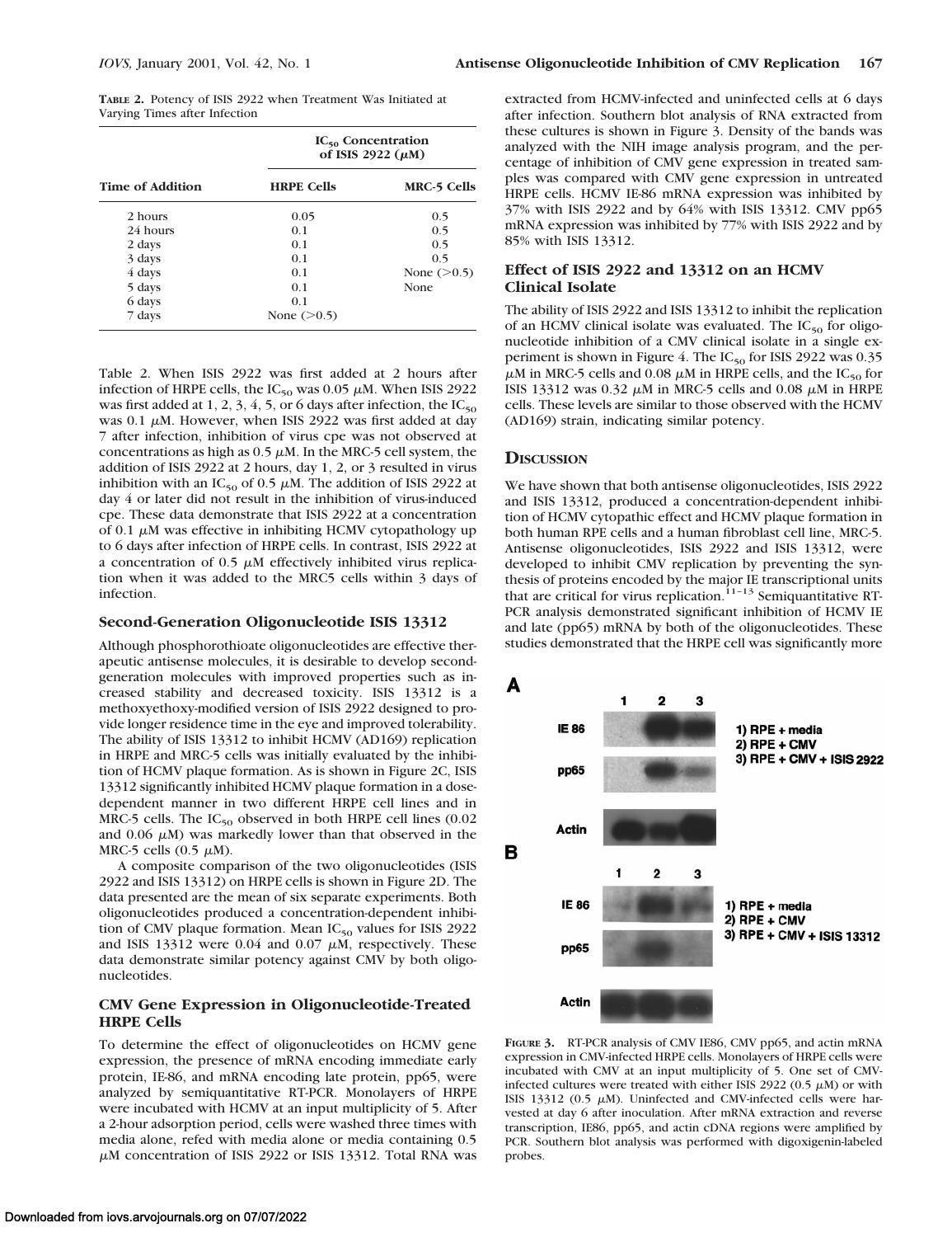

**FIGURE 4.** Inhibition of CMV (clinical isolate) replication in MRC-5 cells and HRPE cells by ISIS 2922 and ISIS 13312. Experimental conditions were the same as those presented for Figure 2.

sensitive than MRC-5 cells to the antiviral actions of these oligonucleotides. Moreover, initiation of effective oligonucleotide treatment could be introduced 6 days after CMV infection in HRPE cells. This was 3 days later than initiation of effective oligonucleotide treatment in the MRC-5 cell line.

Prior studies on the anti-HCMV activity of ISIS 2922 have used human fibroblast cell lines.11–13 Human CMV has a tropism for the human retina.<sup>3</sup> However, until now, our ability to investigate HCMV replication within the human retina has been limited. Earlier studies have shown that HCMV was identified in the HRPE cell by electron microscopy, immunocytochemical staining, and virus isolation.<sup>18-21</sup> Our experimental approach to evaluate HCMV replication within the retina was based on the utilization of an in vitro model of HCMV replication in a clinically important ocular cell, the HRPE cells. HCMV IE gene expression and virus replication was delayed and slow in HRPE cells compared with gene expression and virus replication in fibroblasts.17,25,27 This pattern of virus replication may reflect replication more accurately within specialized cells and may provide novel ways to evaluate factors that control HCMV gene expression and replication. The studies reported here indicate that ISIS 2922 and ISIS 13312 were both more effective in inhibiting HCMV replication in HRPE cells than in fibroblasts. The mean  $IC_{50}$  for these oligonucleotides were approximately 0.05 and 0.3  $\mu$ M in HRPE and MRC-5 cells, respectively. The antiviral activity of both oligonucleotides was not attributable to nonspecific cytotoxicity because cell viability was not adversely affected under conditions used (concentrations up to 50  $\mu$ M).

It is of interest to point out that there was an apparent nonspecific antiviral activity demonstrated by the control antisense oligonucleotide, ISIS 3383, but the potency was an order of magnitude less than that demonstrated for ISIS 2922. The sequence-independent antiviral activity of the control oligonucleotide is attributed to interference of virus adsorption at high concentrations in culture, rather than an effect on viral replication.11–13

The addition of  $2'$ -methoxyethoxy modifications to phosphorothioate oligodeoxynucleotides increases affinity for the target mRNA. Moreover, the chemical modifications, including 5'methyl cytosine residues and 2'-methoxyethoxy modification of ribose in the backbone, also improve the ocular tolerability and increase ocular residence time.<sup>15,16</sup> ISIS 13312 was

generated with these modifications and was shown here to have potent antiviral activity comparable to the activity of ISIS 2922 against HCMV (AD169) and a HCMV clinical isolate.

Enhanced antiviral activity of oligonucleotides in HCMVinfected HRPE cells compared with HCMV-infected fibroblasts may be associated with several factors, such as virus entry, viral gene transcription, and viral spread. First, the enhanced potency of oligonucleotides probably was not due to alterations in virus entry. Although less HCMV enters HRPE cells in comparison to fibroblasts, the culture conditions were initially established so that equivalent amount of virus  $(100 \text{ TCID}_{50} \text{ or }$ 100 pfu) entered both cell types. Moreover, the oligonucleotide treatment was not initiated until after the 2-hour virus adsorption period. Second, prior studies showed that initiation of HCMV gene expression, IE, early, and late, were delayed in HRPE cells.<sup>17</sup> Expression of all three genes were seen in fibroblasts at 24 hours, whereas expression was not detected in HRPE cells until 3 to 5 days. The delay in viral gene transcription may allow the oligonucleotide to be present in high concentrations acting against a low number of HCMV IE genespecific mRNAs. Finally, enhanced oligonucleotide potency may be associated with HCMV spread. Once cytopathology was observed, spread of the virus throughout the culture was very slow and progressive in HRPE cells in comparison to a more rapid viral spread in fibroblasts. Inhibition of viral replication may be more magnified under conditions where viral spread is slow and limited. Based on these observations, the delayed virus gene transcription and slow virus spread may contribute to enhanced potency of the anti-HCMV oligonucleotides observed in HRPE cells. Because this delayed, slowly progressive involvement of the retina is seen in HCMV retinitis, the HRPE cell model system may be more analogous to the retinal tissue destruction.

#### *Acknowledgments*

The authors thank Jennifer Keller and Laura Chesky for technical assistance. Some of the work reported in this study was performed when the first author was at The George Washington University Medical Center, Washington, DC.

#### *References*

- 1. Cunningham ET Jr, Margolis TP. Ocular manifestations of HIV infection. *N Engl J Med.* 1998;339:236–244.
- 2. Jabs DA, Enger C, Dunn JP, Forman M. Cytomegalovirus retinitis and viral resistance: ganciclovir resistance. CMV Retinitis and Viral Resistance Study Group. *J Infect Dis.* 1998;177:770–773.
- 3. Nussenblatt RB, Lane HC. Human immunodeficiency virus disease: changing patterns of intraocular inflammation [comment]. *Am J Ophthalmol.* 1998;125:374–382.
- 4. Jabs DA, Newman C, De Bustros S, Polk BF. Treatment of cytomegalovirus retinitis with ganciclovir. *Ophthalmology.* 1987;94: 824–830.
- 5. Lehoang P, Girard B, Robinet M, et al. Foscarnet in the treatment of cytomegalovirus retinitis in acquired immune deficiency syndrome. *Ophthalmology.* 1989;96:865–874; discussion, 873–874.
- 6. Lattuada D, Mazzei M, Meazza R, Nicolin A. Therapeutic implications of antisense oligonucleotides [editorial]. *J Clin Lab Res.* 1992;21:296–299.
- 7. Flores-Aguilar M, Besen G, Vuong C, et al. Evaluation of retinal toxicity and efficacy of anti-cytomegalovirus and anti-herpes simplex virus antiviral phosphorothioate oligonucleotides ISIS 2922 and ISIS 4015. *J Infect Dis.* 1997;175:1308–1316.
- 8. Mirabelli CK, Bennett CF, Anderson K, Crooke ST. In vitro and in vivo pharmacologic activities of antisense oligonucleotides. *Anticancer Drug Des.* 1991;6:647–661.
- 9. Gao WY, Hanes RN, Vazquez-Padua MA, Stein CA, Cohen JS, Cheng YC. Inhibition of herpes simplex virus type 2 growth by phospho-